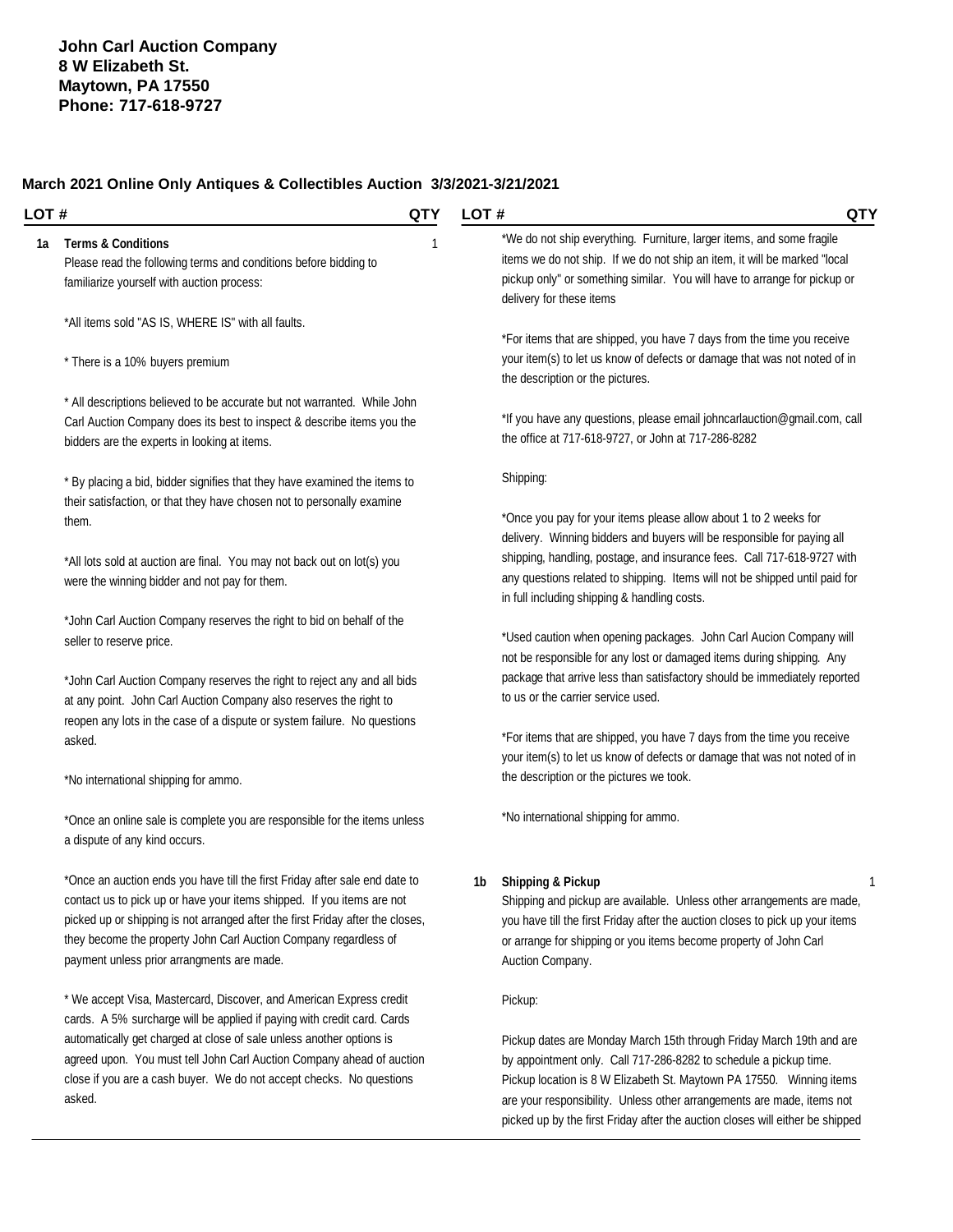# **John Carl Auction Company Page: 2 Page: 2**

| LOT# |                                                                                                                                                                                                                                                                                                                 | QTY          | LOT# |                                                                                                                                                 | QTY |
|------|-----------------------------------------------------------------------------------------------------------------------------------------------------------------------------------------------------------------------------------------------------------------------------------------------------------------|--------------|------|-------------------------------------------------------------------------------------------------------------------------------------------------|-----|
|      | at your cost or become property of John Carl Auction Company                                                                                                                                                                                                                                                    |              | 14   | Collegeville Mask & Costume Glow In The Dark<br>costume is torn                                                                                 | 1   |
|      | Shipping:                                                                                                                                                                                                                                                                                                       |              | 15   | <b>Barbie Closet With Accessories Mattel 1988</b><br>doll not inluded - made in Mexico                                                          | 1   |
|      | Please let us know if you want your item(s) shipped by replying to email<br>when your invoice is emailed or calling 717-618-9727. We don't ship                                                                                                                                                                 |              | 16   | No 4 1/2 Motorized Erector Set                                                                                                                  | 1   |
|      | everything including furniture, larger items, and sometimes fragile items.<br>If the lot is marked as "local pickup only" we will not ship it. You must                                                                                                                                                         |              | 17   | 3 Plastic Flambeau Duck Decoys<br>mallard drake - made in USA 18x9                                                                              | 1   |
|      | make arrangements to pickup local larger items or have them delivered to<br>you. If you have questions related to shipping please call 717-618-9727.                                                                                                                                                            |              | 18   | Cast Iron Car & Washington #44 Train Car<br>car is 8"x4" and train car is 10" x 9" - both cast iron                                             | 1   |
|      | Once you pay for your items please allow about 1 -2 weeks for your items<br>to ship. Winning Bidders and Buyers will be responsible for paying all<br>shipping, handling, postage, and insurance fees. Your card on file will be<br>charged separately for the shipping & then we will ship it to you once your |              | 19   | Pac-Man & Hot Dog Goes to School Glasses<br>Pac-Man glass is 1982 Bally Midway Mfg Co.<br>Hot Dog one is 1971 by Archi Comic Publication Reggie | 1   |
|      | items and shipping are paid for.                                                                                                                                                                                                                                                                                |              | 20   | 12 Assorted Burton Holmes Travelogues<br>books of different countries                                                                           | 1   |
|      | *Used caution when opening packages. John Carl Aucion Company will                                                                                                                                                                                                                                              |              | 21   | <b>Assorted Early Christmas Ornaments</b>                                                                                                       |     |
|      | not be responsible for any lost or damaged items during shipping. Any<br>package that arrive less than satisfactory should be immediately reported                                                                                                                                                              |              | 22   | McCoy #22 Bowl (Unusual Pattern)<br>9.5" x 11.25" x 3.5"                                                                                        | 1   |
|      | to the carrier service used.                                                                                                                                                                                                                                                                                    |              | 23   | 2 Roller Derby Skate Boards<br>19" x 4.5" x 3"                                                                                                  | 1   |
|      | *No international shipping for ammo.                                                                                                                                                                                                                                                                            |              | 24   | <b>Assorted Vintage Children's Books</b>                                                                                                        | 1   |
| 1c   | <b>Tray Lot of Story Books</b>                                                                                                                                                                                                                                                                                  | 1            | 25   | <b>Assorted Vintage Children's Chapter Books</b><br>The Hardy Boys, Cherry Ames, & more                                                         | 1   |
| 2    | <b>Vintage Frame Tray Puzzles</b>                                                                                                                                                                                                                                                                               | 1            | 26   | <b>Assorted Vintage Children's Books</b>                                                                                                        | 1   |
| 3    | <b>Vintage Frame Tray Puzzles</b>                                                                                                                                                                                                                                                                               | 1            |      | Little Golden Books, Walt Disney books, and more                                                                                                |     |
| 4    | 1900-1999 Celebrate the Century Stamp Book<br>commemorative stamp collection book with stamps, USPS 12x10                                                                                                                                                                                                       |              | 27   | <b>Assorted Vintage Children's Chapter Books</b><br>The Bobbsey Twins, Lassie, & more                                                           | 1   |
| 5    | <b>Battery Operated Mystery Action Locomotive</b>                                                                                                                                                                                                                                                               | 1            | 28   | <b>Bundy Saxophone in Case</b>                                                                                                                  | 1   |
|      | Western Special - with puffing noise whistle & flashing light - new old<br>stock                                                                                                                                                                                                                                |              | 29   | Lance Vintage Cracker Jar<br>12"H x 7.5" x 9"                                                                                                   | 1   |
| 6    | <b>Assorted Electric Train Sets wtih Controls</b>                                                                                                                                                                                                                                                               | 1            | 30   | Cast Iron Bookends "The Thinker"                                                                                                                | 1   |
| 7    | <b>Assorted Storybooks</b>                                                                                                                                                                                                                                                                                      | 1            | 31   | Vintage Fleischmann HO Beginner's Set                                                                                                           |     |
|      | Wizard of Oz, & more                                                                                                                                                                                                                                                                                            |              | 32   | <b>Pair of Vintage Universal Toasters</b>                                                                                                       |     |
| 8    | <b>Assorted Kids Storybooks</b><br>Go Dog Go, The Gingerbread Man, and many more                                                                                                                                                                                                                                | $\mathbf{1}$ | 33   | 1952 Wool US Military Field Blanket<br>by Seymour Woolen Mills                                                                                  |     |
| 9    | Lot Raggedy Ann & Andy Collectibles 1973<br>stapler, sharpener, radio, calendar 1973-75                                                                                                                                                                                                                         | $\mathbf{1}$ | 34   | Vintage "Go Car" by Procter and Gamble"<br>made in Japan                                                                                        | 1   |
| 10   | The Bobbs Merrill Co Inc - Made in Hong Kong - red bank is Janex Corp<br><b>Assorted Kids Storybooks</b>                                                                                                                                                                                                        | 1            | 35   | Set of 3 Vintage Pyrex Mixing Bowls & 1 Fire King<br>Fire King Bowl is yellow                                                                   | 1   |
|      | The Road Runner, Tom & Jerry, The Bunny Twins, & more                                                                                                                                                                                                                                                           |              | 36   | <b>Lot of Vintage Christmas</b>                                                                                                                 | 1   |
| 11   | Train Set With Transformer & Manual                                                                                                                                                                                                                                                                             | $\mathbf{1}$ |      | pixie elves, Santa salt & pepper shakers, 5 ceramic carolers                                                                                    |     |
| 12   | <b>8 Belt Buckles</b>                                                                                                                                                                                                                                                                                           | 1            | 37   | <b>Bethlehem Steel Bookends</b><br>5" x 5.5" x 4"                                                                                               | 1   |
| 13   | <b>Craig Deluxe Stereo Entertainment System</b><br>Model # A2500 - 13.5" x 8"                                                                                                                                                                                                                                   | 1            |      |                                                                                                                                                 |     |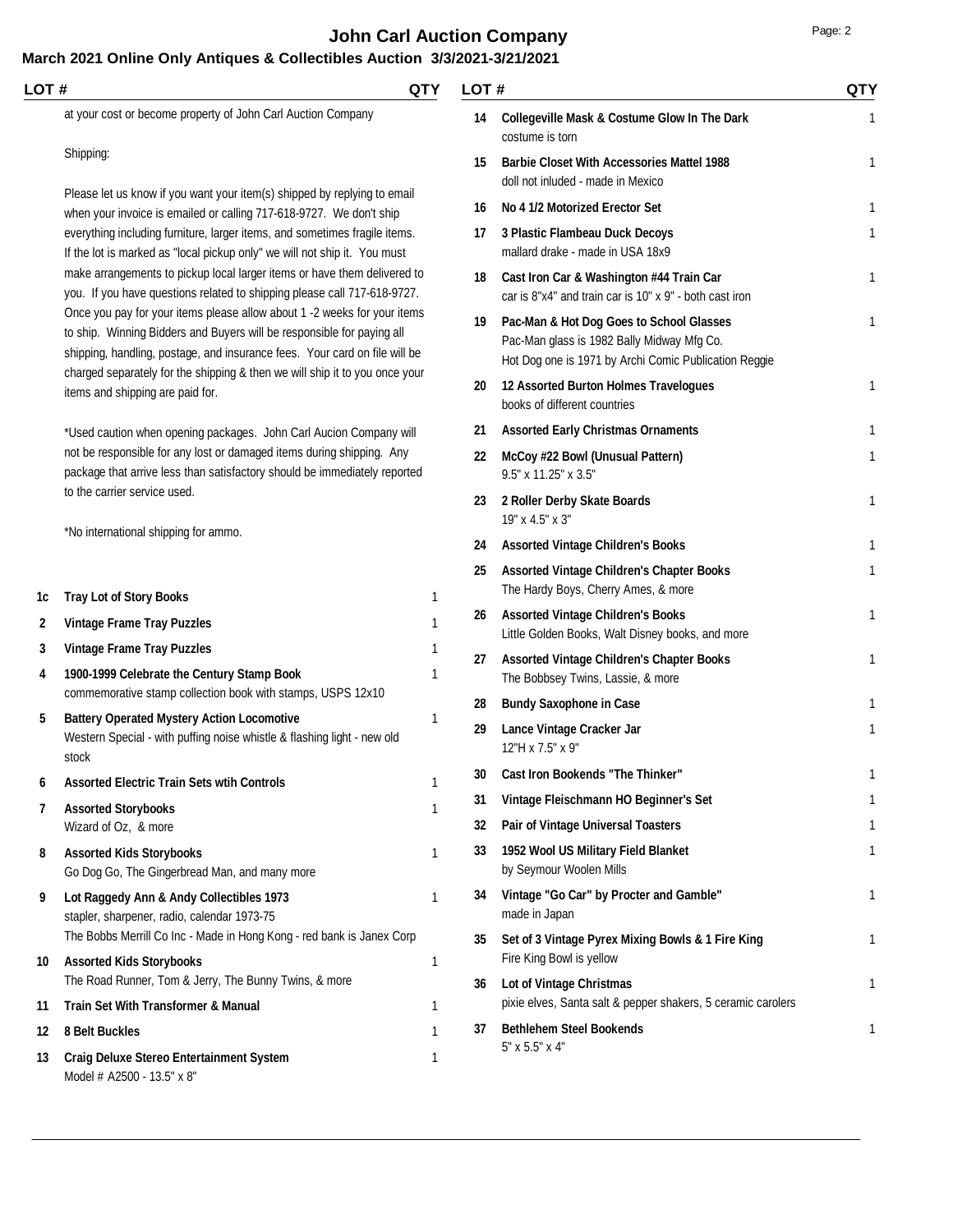# **John Carl Auction Company Page: 3**

| LOT#     |                                                                                                                        | QTY          | LOT# |                                                                                                                                                | QTY |
|----------|------------------------------------------------------------------------------------------------------------------------|--------------|------|------------------------------------------------------------------------------------------------------------------------------------------------|-----|
| 38       | 1960s Vintage Barbie Double Doll Case<br>with dolls and fashion accessories                                            | $\mathbf{1}$ |      | 62 Assorted Classical Vinyl Records<br>featering Liberace, Roger Williams, Bob Dylan, and more                                                 |     |
| 39       | <b>Lenox International Horse Sculpture</b>                                                                             | 1            | 63   | <b>Knights of Columbus Ceremonial Sword</b>                                                                                                    |     |
| 40       | "The Arabian Knight" - 7.5" x 11" x 4" with base<br><b>Assorted Vinage LP Vinyl Records</b>                            | 1            | 64   | <b>Assorted Classical Vinyl Records</b><br>featuring Porgy & Bess, Ernie Ford, Ed Ames, Perry Como, JOIson &                                   |     |
| 41<br>42 | <b>Assorted Vintage Vinyl Records</b><br>Classical & Soft Rock<br><b>Assorted Vintage LP Vinyl Records</b>             | 1<br>1       | 65   | more<br><b>Assorted Classical Vinyl Records</b><br>featuring Gypsy Campfire, Judy Collins, Bobby Vinton, Dean Martin,                          | 1   |
| 43       | Country, Classical, and Soft Rock<br><b>Assorted Vintage LP Vinyl Records</b>                                          |              | 66   | Ernie Ford, and many more<br><b>Assorted Vinyl Records Size 33 Classical</b>                                                                   |     |
| 44       | <b>Assorted Vintage LP Vinyl Records</b>                                                                               |              |      | featuring Al Martino, Polkas & Waltzes, Beethoven, & other classical<br>artists                                                                |     |
| 45<br>46 | <b>Assorted Vintage LP Vinyl Records</b><br><b>Assorted Vintage LP Vinyl Records</b><br>Classical, 70s, and musicals   | 1            | 67   | <b>Assorted Vinyl Records Size 33 Classical</b><br>featuring Eddy Arnold, The Star Carol, Ray Price, Ernie Ford, and other<br>classics         | 1   |
| 47       | <b>Assorted Vintage LP Records</b><br>60s & 70s                                                                        | 1            | 68   | <b>Assorted Classical Vinyl Records Size 33</b><br>featuring organ stardust, A Chipmunk Christmas, Johnny Mathis, Walter<br>Brennan and others | 1   |
| 48       | Vinage Tomy "Astro Shooter Pinball" Tabletop<br>tabletop Pinball machine - 19"L x 9.5"H x 11"W                         |              | 69   | <b>Assorted Classical Vinyl Records Size 33</b>                                                                                                |     |
| 49       | <b>Assorted Christmas Ornament Lot</b><br>vintage blown glass, Disney, and Hershey ornaments                           | 1            | 70   | featuring Ernie Ford and a few other classicals<br><b>Assorted Kids Fun Learning Games &amp; Puzzles</b>                                       |     |
| 50       | <b>Assorted Vintage LP Vinyl Records</b><br>Classical, 60s & 70s, Musicals                                             | 1            |      | includes Lacing for Fun, Word Fun, Color & Shapes, Number Fun, and<br>Let's Throw a Party                                                      |     |
| 51       | <b>Berol Rapiddesign Etc Drafting Templates</b>                                                                        | 1            | 71   | Set of 3 Records of Woodstock Size 33                                                                                                          |     |
| 52       | <b>Assorted Drafting Tools</b>                                                                                         |              | 73   | <b>Assorted Classical Vinyl Records Size 33</b>                                                                                                |     |
| 53       | Assorted Musical 7 & 7.5 Reels for Stereo<br>some are empty                                                            |              | 74   | features songs from Dessert Song, Hymns of Gold and other classical<br>Van Brode Co International Plastic Figurines                            |     |
| 54       | <b>Assorted Vinyl Records</b><br>John Denver, Vargas, Bobby Vinton, Pink Panther, and many more                        | 1            | 75   | Clinton Mass.<br>5 Vintage Car Radios                                                                                                          |     |
| 55       | 2 The Beetle Beat Vintage Vinyl Records                                                                                | 1            |      | 1928 Lincoln, two 1931 Rolls Royce, Cadillac convertible, 1966 Mustang<br>Model No P-22                                                        |     |
| 56       | <b>Assorted Classical Vinyl Records</b><br>featuring Gloria, The Kenton Era, Barbara Streisand, Barry Manilow, and     | $\mathbf{1}$ |      | one has cover broken, all made in Hong Kong except the Mustang which<br>is made in Chicago IL                                                  |     |
| 57       | more<br><b>Assorted Classical Vinyl Records</b><br>featuring Percy Faith, Ray Anthony, Les Brown & His Band of Renown, | 1            | 76   | <b>Assorted Early Doll Play Toys</b><br>dolls not included                                                                                     | 1   |
|          | Glenn Miller, Johnny Mathis, and more                                                                                  |              | 77   | 4 Vintage Games<br>Holly Hobbie, Ouija, Aggravation, & Off to See the Wizard                                                                   | 1   |
| 58       | <b>Early Framed Artwork</b><br>11" x 12.5"                                                                             | 1            | 78   | 40 Channel 2-Way Citizens Band Radio System<br>full power Help! by General Electric                                                            | 1   |
| 59       | <b>Early Framed Artwork</b><br>12.5" x 15"                                                                             |              | 79   | Home Run Baseball & NBA Bas-Ket Games                                                                                                          |     |
| 60       | <b>Assorted Early Classical Vinyl Records</b>                                                                          | 1            | 80   | Go Fish!, Candy Land, & Parcheesi                                                                                                              |     |
| 61       | Funk & Wagnalls, Hayden, Beethoven, Columbia Basic library, and more<br><b>4 Assorted Games</b>                        | 1            | 81   | <b>4 Assorted Board Games</b><br>H.R. Pufnstuf, Careers, Raggedy Ann, Happy Days                                                               | 1   |
|          | Bonkers, Payday, Lost Gold, & Toppler                                                                                  |              | 82   | <b>Reese's Pieces Game</b>                                                                                                                     | 1   |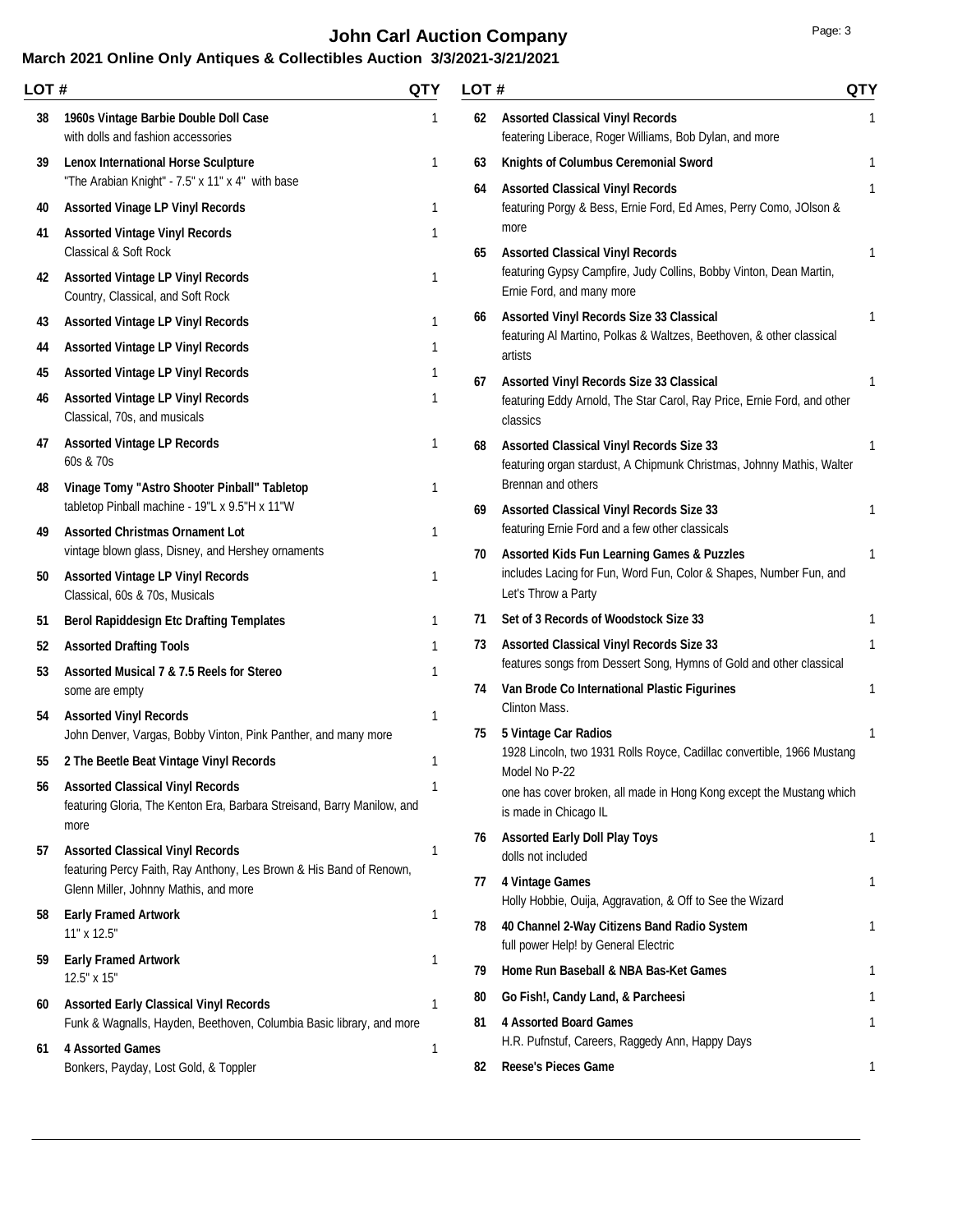# **John Carl Auction Company Page: 4 Page: 4**

| LOT #      |                                                                                                                                        | QTY               | LOT# |                                                                                                                                                                    | QTY |
|------------|----------------------------------------------------------------------------------------------------------------------------------------|-------------------|------|--------------------------------------------------------------------------------------------------------------------------------------------------------------------|-----|
| 83         | <b>Assorted Early Christmas Ornaments</b>                                                                                              | 1                 | 108  | <b>Plymouth Early Car Parts</b>                                                                                                                                    | 1   |
| 84         | <b>Barbie's Friend Ship Airplane</b>                                                                                                   | $\mathbf{1}$      | 109  | <b>Drafting &amp; Drawing Kit</b><br>includes ruler, pencils, insert                                                                                               | 1   |
| 85         | August Lace Pastel Painting by Dennis T Minch<br>Presented by The Dime Savings Bank of Chester County Spring 1984                      | 1                 | 110  | Vintage Handmade Wooden Pull Toys                                                                                                                                  | 1   |
| 86         | Hand Painted Artwork By Villian A Batchelor<br>Hershey PA Monroe Greenley Farm of Springville Lancaster PA                             | $\mathbf{1}$      | 111  | Vintage Wooden Trucks 7 Trains<br>2 are coin banks, 4 are trains car/carts                                                                                         | 1   |
| 87         | <b>Ertl Tractor</b><br>8.5" x 7" - paint is chipping, made in USA                                                                      | 1                 |      | 112 Train Set Wtih Rails & Carts<br>includes Pacific International Express, Timberwolf & Redwood, Western                                                          |     |
| 88         | <b>Stumpy Galvanized Full Floating Minnow Bucket</b>                                                                                   | $\mathbf{1}$      |      | R.R. Lines & more                                                                                                                                                  |     |
| 89         | <b>Handmade Wood Train Set</b>                                                                                                         | 1                 |      | New Bright Industrial Co. Ltd 1985 Hong Kong                                                                                                                       |     |
| 90         | <b>2 Galvanized Pales</b><br>oval Wheeling Steel 12 qt 13 x 9 pale                                                                     | 1                 | 113  | <b>Royal Typewriter</b><br>with cover 15" x 8"                                                                                                                     |     |
|            | 10.25 x 12 round pale                                                                                                                  |                   |      | 114 5 Assorted Aluminum Wilton Armetale Letters<br>they are all 10"H, letters T, I, W, L, N                                                                        |     |
| 91         | 24 Vintage Christmas Advertising Ornaments<br>1974-1994                                                                                | 1                 |      | 115 2 Thermos Polly Red Top<br>Thermos Vacuum Bottle Norwhich Conn USA 10" x 3"& 10oz Keapsit                                                                      | 1   |
| 92         | <b>Assorted Tray of Advertising Stickers</b>                                                                                           | 1                 |      | Vacuum Bottle Norwich Conn USA                                                                                                                                     |     |
| 93         | 2 Sets of Metal Wall Sconces Brass<br>measurements in pictures                                                                         | 1                 |      | 116 Assorted Ornaments<br>Happy Barbie 1993, handcrafted Victorian Angel Tree Topper, The                                                                          | 1   |
| 94         | <b>Assorted Vintage Baby Clothing</b><br>blouse, dress, shorts                                                                         | 1                 |      | Decision, Grandma Tillie & Willie, Castle in the Forest, Sweet Shop &<br>Cinderalla's Castle                                                                       |     |
| 95         | Oil & Satin "God Bless Our Home" Artwork                                                                                               | 1                 |      | 117 Assorted 6" Aluminum Letters By Wilton Armetale                                                                                                                | 1   |
|            | 7" x 21" - some damage to frame                                                                                                        |                   | 118  | M.L. Lynch World Champion Turkey Call Model 102                                                                                                                    |     |
| 96         | Rival Grind-O-Matic Combo Grinder/Salad Maker<br>new in box                                                                            | 1                 | 119  | 1958<br><b>Early Christmas Tree Oranments</b>                                                                                                                      |     |
| 97         | White & Red Enamel Pot Set<br>has some rust & chips on each piece                                                                      | 1                 |      | in org box                                                                                                                                                         |     |
| 98         | 2 Corning Ware Dishes With Covers<br>1.5 quart & 2 quart, made in USA                                                                  | 1                 |      | 120 2 New Dremel Electric Engraver<br>made in Mexico                                                                                                               | 1   |
| 99         | Flower Artwork By Sandra Roland<br>13" x 14'                                                                                           | 1                 | 121  | 8 Assorted Ornaments<br>includes Cass Taspell, Officer Rob Graver, Grandma Tillie & Willie<br>Scoops McGore (all Hauntinton Collection) Bateson, The Butler, Tabby | 1   |
| 100        | Oster Electric Dog & Small Animal Clipper Kit                                                                                          | 1                 |      | Treats, Snowman Surprise, Sign of the Times                                                                                                                        |     |
| 101<br>102 | Oil & Satin Artwork 17.5" x 19.5"<br>Oil & Satin Artwork                                                                               | $\mathbf{1}$<br>1 | 122  | Miniature Cast Iron Horse & Wagon<br>horses are 2.5" x 5"                                                                                                          | 1   |
|            | 17.5" x 19.5"                                                                                                                          |                   |      | 123 Vintage Small Figurine Planters<br>from $4"$ to $8.5"$ H                                                                                                       |     |
| 103        | <b>18 Assorted Advertising Hats</b>                                                                                                    | 1                 |      | 124 Horse & Carriage US Mail Cast Iron                                                                                                                             |     |
| 104        | <b>Assorted Advertising Hats</b>                                                                                                       | 1                 |      | $11.5"$ x $5"$                                                                                                                                                     |     |
| 105        | <b>Handmade Wood Trucks</b><br>18" x 6.5" wooden trailer - 10" x 5" dump truck                                                         | 1                 | 125  | 13 Star American Flag 35" x 23.5"                                                                                                                                  |     |
| 106        | <b>Bavaria Tea Set</b>                                                                                                                 | 1                 | 126  | <b>Carver Set &amp; Ducks Unlimited Steak Knife Set</b><br>carver set is Frontier Forge Master                                                                     | 1   |
| 107        | chipped under lid, mugs are 3" x 2", saucer is 5" diameter, teapot 3.25" x<br>8.5"<br><b>Assorted Early Christmas Ornaments in Box</b> | 1                 | 127  | 3 Blacksmith Tools<br>17" & two 12" nipper & tong                                                                                                                  | 1   |
|            |                                                                                                                                        |                   |      |                                                                                                                                                                    |     |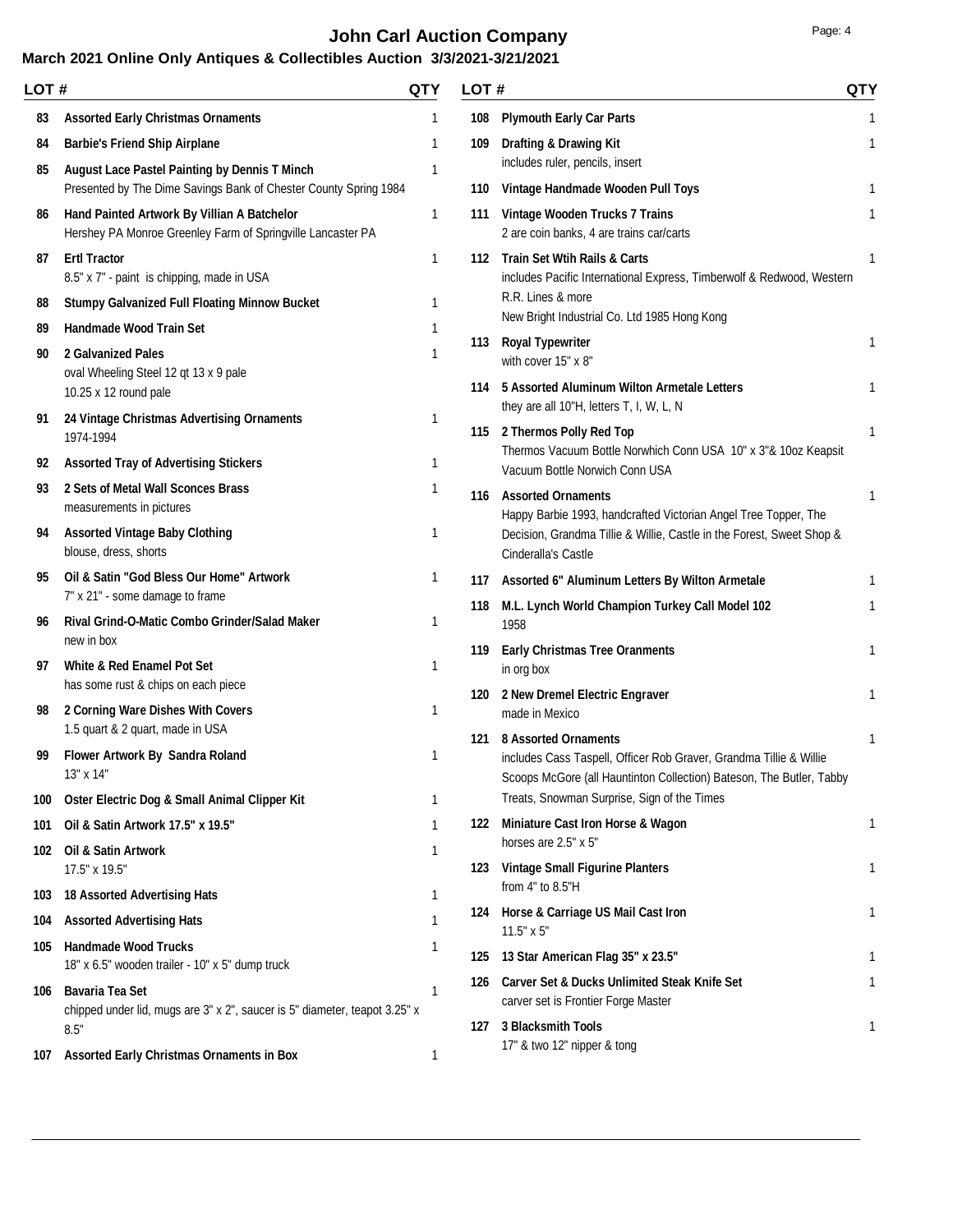# **John Carl Auction Company Page: 5 Page: 5**

| LOT# |                                                                                                                         | QTY          | LOT# |                                                                                                           | QTY          |
|------|-------------------------------------------------------------------------------------------------------------------------|--------------|------|-----------------------------------------------------------------------------------------------------------|--------------|
| 128  | <b>Assorted Ornaments</b><br>Candy Cane Treat, Snow Cozy, Holiday, Headlines, Jewelry box Carol,                        | 1            | 150  | Vintage Simonetta Zwerg Radio in Leather Case<br>made in Germany - 5.5" x 3.5"                            | 1            |
| 129  | Pickles the Elf, Once Upon A Christmas, Holiday Mail & more<br><b>Misc Vintage Paperwork</b>                            | 1            | 151  | Hand Carved Wooden Elephants (Teak Wood)<br>made in Thailand - 10"H x 9.5"L & 7.5"H x 7"L overall         | 1            |
|      | Ike Book, 64-65 Worlds Fair NY, Ice Capades Programs Harrisburg PA,<br>My Fair Lady Playbook, Doctor ZHivago Movie Book |              |      | 152 8 Hand Carved Teak Wood Elephants<br>made in Thailand - from 2" to 5"H                                | 1            |
|      | 130 Collect of 12 Early Signatures/Autographs<br>6 from Lancaster County PA - in 21" x 17" frame                        | 1            |      | 153 6 Piece Precision Crafted Cutlery Set<br>by Kuchenstolz - with cutting board & carving set by Tendeko | 1            |
|      | 131 Vintage Green Marble Seat by "Church Seats"<br>24" x 19"                                                            | 1            |      | 154 3 German Collector Tins<br>9" x 9.5" x 4"H, 9.5" x 9" x 2.5"H, 10.5" x 6.5" x 4"H                     | 1            |
| 132  | Antique Pull Out Cutting Board 24" x 19"                                                                                | 1            |      | 155 3 German Collector Tins                                                                               | 1            |
| 133  | 2 Vintage Christmas Tree Toppers                                                                                        | 1            |      | 9.5" x 5" x 4.5"H, 10.5" x 7" x 4"H, 10.5" x 7" x 4"H                                                     |              |
| 134  | 6 Elizabethtown Exchange Bank Blank Cheques<br>& 1 Elizabethtown National Bank Cheque                                   | $\mathbf{1}$ |      | 156 Vinage Phillips Turntable Type AG9137 D/95M<br>Philips 012732                                         | 1            |
|      | 135 2 Vintage Coin Banks<br>one is The Lancaster County National Bank Est 1841                                          | 1            | 157  | 5 Horses Made From Pot Metal<br>marked Japan - 3"H to 5"H                                                 | 1            |
| 136  | 4 First National Bank Mount Joy PA Blank Cheques                                                                        | $\mathbf{1}$ |      | 158 7 Scenic German Tins                                                                                  | 1            |
| 137  | Market Square Harrisburg PA 1880 Oil On Board<br>14" x 18" painting                                                     | 1            |      | 4.5"H & 4.25" diameter<br>159 7 Scenic German Tins                                                        | $\mathbf{1}$ |
| 138  | <b>Assorted Vinage Christmas Ornaments</b>                                                                              | 1            |      | 4.5"H & 4.25" diameter                                                                                    |              |
|      | small & large size                                                                                                      |              |      | 160 2 Decorative German Tins<br>12" x 8" x 5.5" & 10.5" x 6.5" x 6"H                                      | 1            |
| 139  | The First National Bank of Mount Joy Pay Cheques<br>& Balance Book, also one receipt book                               | 1            | 161  | Stahl-Mahlwerk C.A. Lehnartz Grinder<br>4" x 4" x 7"H overall                                             | 1            |
|      | 140 3 Assorted Bakeware (1 McCoy)<br>McCoy bowl (crack at side) 5.75" x 2.5", TST 4" x 2", and one 3" x 2.5"            | 1            |      | 162 Bronze Statue With Marble Base "Thinker" By Rodin                                                     | 1            |
|      | 141 2 Bakeware Bowls                                                                                                    | 1            |      | 12"H, base is 6" x 6" - very heavy                                                                        |              |
|      | 5.75" x 3' - One has chip at the top                                                                                    |              |      | 163 Studio Vase<br>marked Germany - 10"H                                                                  | 1            |
|      | 142 Vintage Washboard National Washboard Co<br>12.5" x 24"                                                              | 1            | 164  | 5 Brass Made Horses                                                                                       | 1            |
| 143  | Religous Artwork "The King of Love"                                                                                     |              |      | big ones are 7.5"H x 10"L and smaller ones are 3.25"H x 3"L                                               |              |
|      | 12.5" x 24.75"                                                                                                          |              |      | 165 3 Bavaria Dish Sets                                                                                   | 1            |
| 144  | <b>6 Assorted Goebel Hummels</b>                                                                                        | 1            |      | The set with the birds has a cracked cup                                                                  |              |
|      | range in size from 3 7/8" to 4"H                                                                                        |              |      | 166 Vintage Motion Water Wheel Light                                                                      | 1            |
|      | 145 5 Assorted Hummels                                                                                                  | 1            |      | lights up                                                                                                 |              |
|      | 3 are Christmas ornaments, 2 are regular hummels 2.5"H & 3"H                                                            |              |      | 167 5 Brass Made Elephants<br>2.5"H to 5"H                                                                | 1            |
|      | 146 Assorted Goebel Hummels & Collectors Log<br>3.5"H to 5.5"H and 1 Hummel Club Collectors Log                         | 1            | 168  | Bavaria Tea Set & Pewter Set                                                                              |              |
|      |                                                                                                                         |              | 169  | Universal-Boy 201 (14-1202-11) Vintage Radio                                                              |              |
|      | 147 8 Assorted Collector's Tins<br>some are Schmidt - some measure 6.5" x 4.5"                                          | 1            |      | battery powered                                                                                           |              |
|      | one is 4.5: x 6", one is 4.5" x 5", and other is 5" x 4.5"                                                              |              |      | 170 8 Brass Stags                                                                                         | 1            |
| 148  | <b>Assorted Miniature Toy Dolls &amp; Pigs</b>                                                                          | 1            |      | 4"H to 8"H                                                                                                |              |
| 149  | Vintage Mocca Hand Coffee Grinder<br>$5"$ x 4.5"                                                                        | 1            |      | 171 8 Scenic German Tins<br>4.5" & 4"Diameter                                                             | 1            |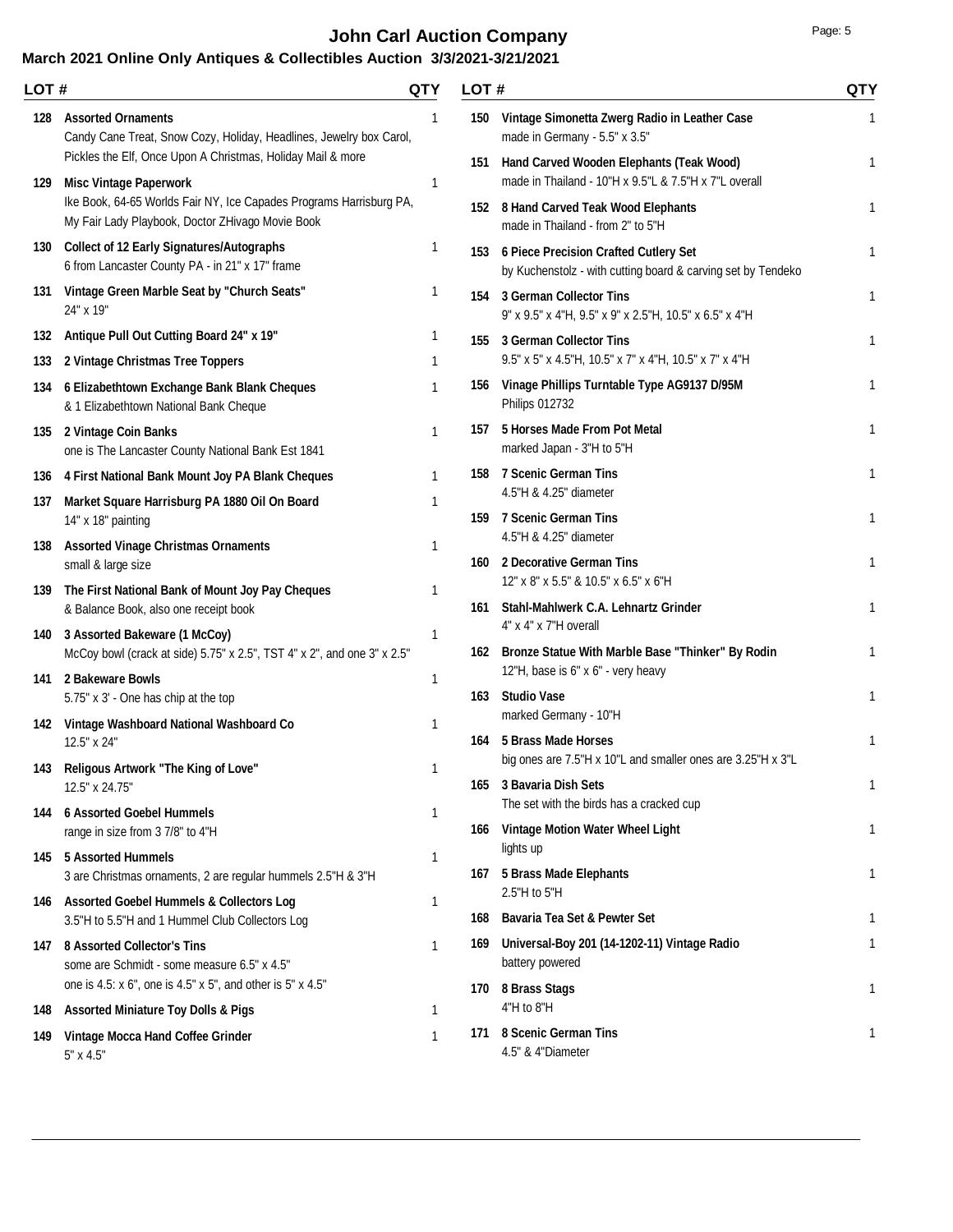# **John Carl Auction Company Page: 6 Page: 6**

| LOT #      |                                                                                                                                                                                  | <b>QTY</b>   | LOT# |                                                                                                                                                                                                                                      | QTY |
|------------|----------------------------------------------------------------------------------------------------------------------------------------------------------------------------------|--------------|------|--------------------------------------------------------------------------------------------------------------------------------------------------------------------------------------------------------------------------------------|-----|
|            | 172 5 Assorted Vintage Cameras                                                                                                                                                   | $\mathbf{1}$ |      | 192 Assorted Wrenches, Sockets, Screwdriver Bits<br>& punches                                                                                                                                                                        | 1   |
| 173        | 8 Assorted German Tins<br>4.5" x 5"                                                                                                                                              | 1            |      | 193 Craftsman Hot One Instant Action Propane Torch                                                                                                                                                                                   |     |
|            | 174 Decorative Glass & Metal Table Lamp<br>22.25"H x 8" base                                                                                                                     | 1            |      | electric work light is working<br>194 Assroted Tools                                                                                                                                                                                 | 1   |
| 175        | 6 Assorted Pot Metal Horses<br>made in Japan - 3"x3.5" to 5"x5"                                                                                                                  | 1            | 195  | L shape levels, hand saw, file, drill bit, fine india oilstone, solder iron etc<br><b>Assorted Tools</b>                                                                                                                             | 1   |
|            | 176 2 Sets Klinterling Markzleuthen Bavaria Teacups<br>with saucers - saucers are 6" & 8" - teacups are 4" x 3"                                                                  | 1            |      | includes oil filter, wrench, 3 way grease gun, single wheel rope pulley,<br>mud trowel, crow bar, bottleopener, wire wheel, crywal knife                                                                                             |     |
|            | 177 7 Assorted German Tins<br>$4.5" \times 5"$                                                                                                                                   |              |      | 196 General Electric 2 Way Radio & Headphones<br>radio is 5" x 7.5", one of the headphones is Nova40 Hi Fi Stereo<br>headphone (right earphoone tag needs regluing)                                                                  |     |
| 178        | 6 Assorted Pot Metal Hand Painted Horses<br>made in Japan - 5 are 5" x 5" and 1 is 3" x 3.25"                                                                                    |              | 197  | <b>Craftsman Punch &amp; Chisel Set</b>                                                                                                                                                                                              |     |
| 179        | <b>Royal Traveller Suitcase</b><br>13" x 8"                                                                                                                                      | 1            | 198  | <b>Assorted Pocket Knives</b><br>some are multitool                                                                                                                                                                                  |     |
| 180        | Two Brass Lions (8" x 4")                                                                                                                                                        | 1            | 199  | <b>Fluke Multimeter Tester</b><br>with test leads and accessories                                                                                                                                                                    |     |
| 181<br>182 | <b>Snap-on Compact Magnetic Racheting Screwdriver</b><br><b>Assorted Nut Screwdrivers</b><br>various sizes - includes 7/16, 4.5-5.5, 5/16 and more                               |              | 200  | 18V Cordless Drill In Case<br>with 18V cordless flashlight                                                                                                                                                                           | 1   |
| 183        | <b>Assorted Tray Lot Tools</b><br>includes wire cutter, tape measure, files, clamps, flashlight, lock nut<br>wrench, & more                                                      |              | 201  | Assorted Brooches, 2 Pendants, & More<br>wooden musical jewelry box (9" x 3.5" - has jewelry inside and is<br>working), PA Dutch Country small jewelry box (4" x 2"), pins (US Airforce,<br>Luftansa, pan-am, & more),               |     |
|            | 184 Assorted Tray Lot of Tools<br>includes tape measure, nail gun, speed square, putty knives, chisel,<br>offset snips etc - brands include Craftsman, Wiss, etc                 | 1            | 202  | Type 4 Tester & Amprobe Ammeter-OHmmeter<br>type 4 tester is Triplett Model 310                                                                                                                                                      |     |
| 185        | <b>Assorted Tray Lot of Screwdrivers</b><br>includes Craftsman, Clein, Pencraft etc                                                                                              | 1            | 203  | <b>Assorted Tools</b><br>Studmeter, 14 Piece ratchet set, brad point bit set, portable mirror,<br>T-drives, etc                                                                                                                      | 1   |
| 186        | <b>Assorted Tools</b><br>includes jaw replaceable sliding handles, t-handle tap wrench, carbide<br>cutter, roundover, straight bit, router bit, threader, countersink bits etc   |              | 204  | <b>Assorted Tools</b><br>wire cutters, clamps, electrical tools, knives, blades, etc                                                                                                                                                 | 1   |
| 187        | <b>Assorted Wood Chisels</b><br>Stanley 1 1/2 38mm, 4 China made (1/4 1/2 1" 3/4)                                                                                                | 1            | 205  | <b>Assorted Tools</b><br>pliers, 4" scratch awl, 3 assorted awls, mini torch, mini strapwrench,<br>plumbing pliers soft jaw, fishing tod multi, small files                                                                          |     |
| 188        | <b>Assorted Hex Tools Various Sizes</b>                                                                                                                                          | 1            | 206  | Wooden Jewelry Box With Jewelry & Musical Box                                                                                                                                                                                        | 1   |
| 189        | Lot of Bells, Crystal Cat, Bud Vase, Etc<br>Lenox floral garden heart shape candy dish 4.5" x 4.5", stone elephant,<br>ceramic horse, crystal horse                              | 1            |      | includes necklaces, bracelets, bead necklaces, Size 8 Diamelle ring,<br>black star of India, 1/2 kt Austrian Diamelle, Gratis, personal license plate<br>tag key ring - jewelry box is 10" x 5.5" and musical jewelry box is 6" x 2" |     |
| 190        | Misc Crystal Items & Glass Bud Vase                                                                                                                                              | 1            | 207  | 14Kt Gold Necklace W/ Pendant                                                                                                                                                                                                        | 1   |
|            | 24"lead crystal salt & pepper shakers, 2 crystal candleholders(5.5" x 3")                                                                                                        |              | 208  | 333 Gold Necklace W/ Heart Shaped Pendant                                                                                                                                                                                            |     |
| 191        | Pottery & Glassware Lot<br>cranberry art handblown glass pitcher (4"x2"), salt & pepper shakers                                                                                  | 1            | 209  | 14Kt Gold Necklace Flat No Pendant<br>made in Italy                                                                                                                                                                                  |     |
|            | (3.5"), 3 Great Gatherings mixing bowls (6" x 4.5" & chip at top of large<br>bowl), decorative glash serving dish (8" x 2") and small condiment bowl<br>with spoon (4.5" x 2.5") |              | 210  | .925 Sterling Silver Necklace & Bracelet<br>bracelet is gold tone sterling silver                                                                                                                                                    |     |
|            |                                                                                                                                                                                  |              |      | 211 14Kt Gold Ring                                                                                                                                                                                                                   | 1   |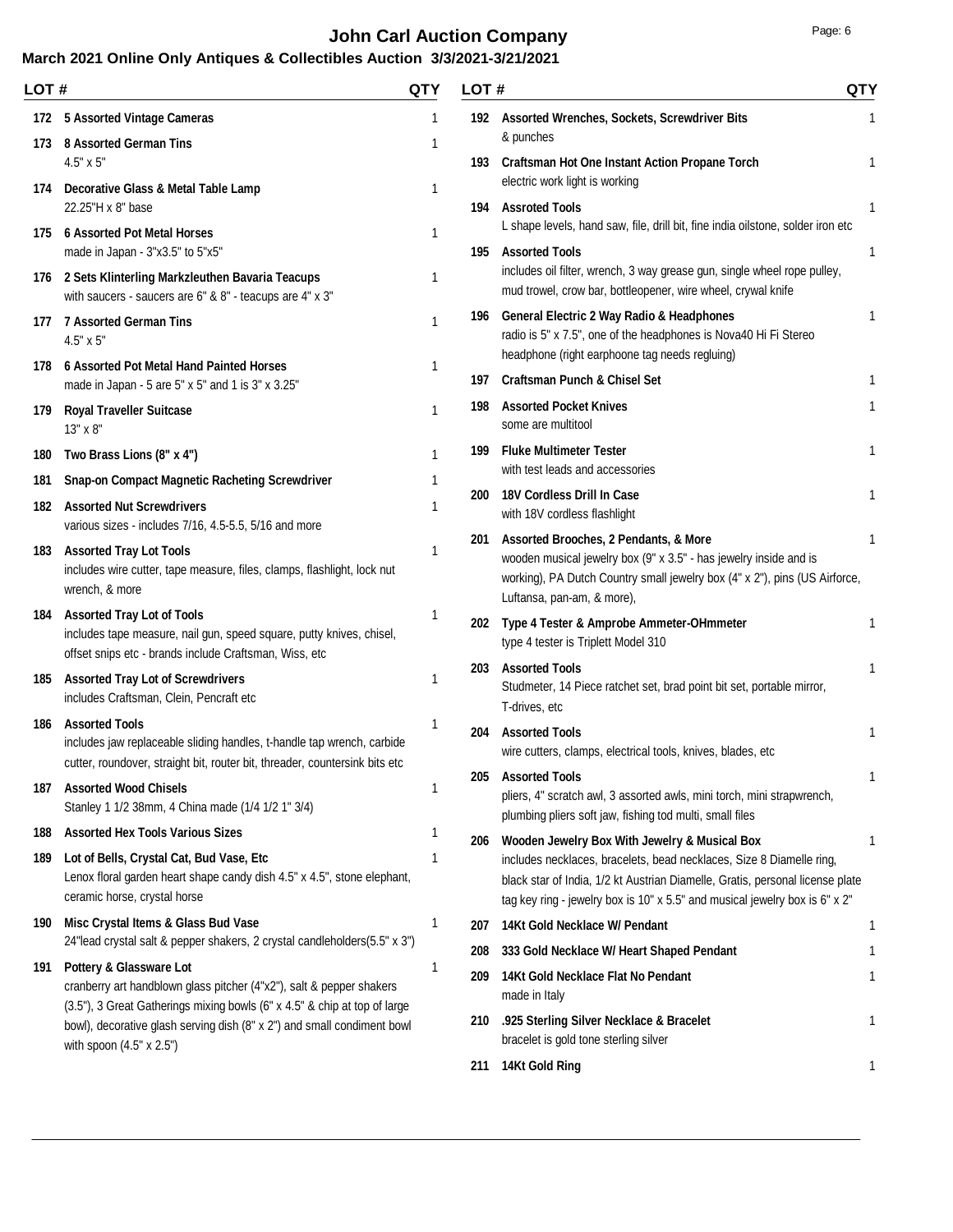# **John Carl Auction Company Page: 7 Page: 7**

| LOT # | <b>QTY</b>                                                                                                                                   | LOT#     |                                                                                                                 | QTY |
|-------|----------------------------------------------------------------------------------------------------------------------------------------------|----------|-----------------------------------------------------------------------------------------------------------------|-----|
| 212   | .333 Gold Ring                                                                                                                               | 232      | Dufonte Pocket Watch & German Made Citroen Wallet                                                               | 1   |
| 213   | .835 Silver Ring                                                                                                                             |          | pocket watch is Lucien piccard quartz & is engraved P.E.M.S Safety<br>Octoberfest 1990 (with watch fob in case) |     |
| 214   | .800 Silver Ring                                                                                                                             |          | 233 3 Sterling Silver Necklaces & 1 German Pin                                                                  | 1   |
| 215   | <b>Smith Corona Typewriter</b><br>with manual                                                                                                |          | 2 necklaces are .835                                                                                            |     |
| 216   | <b>14Kt Gold Bracelet</b>                                                                                                                    |          | 234 Assorted Jewelry Boxes & Jewelry<br>includes necklaces, earrings, bracelets, & pins                         |     |
| 217   | 2 Timex Watches Stainless Steel Band<br>14R 30m stainless steelback, base metal bezel stainless steel back water                             | 1<br>235 | some sterling silver<br><b>Miniature Pennies &amp; Miscellaneous Tokens</b>                                     | 1   |
|       | ristant                                                                                                                                      | 236      | 2 Jewelry Boxes With Assorted Jewelry                                                                           | 1   |
| 218   | 14K 0.585 Gold Watch 17 Jewels<br>Euroval Anker incabloc                                                                                     | 1        | necklaces, bracelets, pins, etc - both jewelry boxes need reglued at the<br>top                                 |     |
| 219   | Boden Ecelstatti 10 Rubis Watch                                                                                                              | 237      | Early Oil On Canvas Indian Painting                                                                             | 1   |
| 220   | .800 Silver Pocket Watch                                                                                                                     |          | signed by artist - 19" x 23"                                                                                    |     |
|       | missing crystal & second hand, front & dust covers is missing hinges,<br>Aramis, mank AncRe De Precision                                     | 238      | Oil On Canvas Painting "Canyon Mystery"<br>by Charles H Pabst - 25" x 30" overall                               |     |
|       | 221 Eseikor Vintage Electra Sports 100 Wrist Watch<br>stainless steel back, base metal case                                                  | 1<br>239 | Winter Scene Artwork By Michael Razzano<br>glass is broken - 33" x 24" overall                                  |     |
| 222   | Vintage German Ruhla Anitmagnetic Wrist Watch<br>electronically timed - working                                                              | 1        | 240 Watercolor Farm Scene By Michael Razzano<br>glass is missing - 36.5" x 26.5"                                | 1   |
| 223   | J. Chevalier Watch & Meister-Anker Watch<br>J. Chevalier watch is water resistant 3 bar leather band                                         |          | 241 Ocean Scene Watercolor By Michael Razzano<br>32" x 26"                                                      | 1   |
|       | Meister-Anker watch is 127.003 2/51 stainless stell back<br>224 Vintage Marcel & Cie Swiss Made Watch in Case                                | 1        | 242 Water Scene Watercolor By Michael Rozzano<br>36" x 27" overall                                              | 1   |
| 225   | shock proof unbreakable mainspring<br><b>4 Wrist Watches</b>                                                                                 | 243<br>1 | The Screech Owl By Albert Earl Gilbert                                                                          | 1   |
|       | LDaDPR quartz, ADEC quartz leather band(glass is cracked), Karex<br>anti-magnetic electronically timed (band is broken), and Japan Movt      | 244      | 24.5" x 31" overall<br>The Cardinal Painting By Albert Earl Gilbert                                             |     |
| 226   | 2 Vintage Karex German Watches<br>both antimagnetic electronically timed                                                                     | 1<br>245 | 24.5" x 31" overall<br>The Blue Jay Painting By Albert Earl Gilbert                                             | 1   |
| 227   | 2 Vintage Anker Antimagnetic Watches                                                                                                         |          | 24.5" x 31" overall                                                                                             |     |
|       | one is blue face self-winding watch made in Germany (crystal is cracked)<br>other is a Stossgesichert electronically timed German made watch |          | 246 Waterfall Watercolor<br>24.5" x 31" overall                                                                 | 1   |
|       | (missing stem)                                                                                                                               |          | 247 Oil On Canvas Painting By Ernest Berke 1963                                                                 | 1   |
|       | 228 Vintage Saxon Wrist Watch Made in Germany                                                                                                | 1        | 21" x 28"<br>248 Assorted Watch Advertising                                                                     | 1   |
|       | antimagnetic electronically timed                                                                                                            |          | Gruen Dec 1941, Lady Elgin Dec 1941, Elgin                                                                      |     |
| 229   | <b>Basis &amp; Sears Wrist Watches</b><br>Basis is 17 jewels shockproof Swiss made                                                           | 1        | average size 11" x 14"                                                                                          |     |
|       | Sears is 7 jewels USA made base metal back                                                                                                   |          | 249 Assorted Truck Advertising                                                                                  | 1   |
|       | 230 Authentic Fossil Wrist Watch<br>Japan movt                                                                                               | 1        | Ford, International, and more<br>about 11" x 14"                                                                |     |
|       | 231 Cross Ball Pen/Pencil & Geha-Schulfuller Tank Pen<br>Cross set is chrome, Geha-Schulfuller is mit reserve tank pen, also                 | 1        | 250 Assorted Truck & Van Advertising<br>about 11" x 14" - Ford, GMC, International & more                       | 1   |
|       | includes Windsor warpanted wing flow pen                                                                                                     |          | 251 2 Pieces of Artwork<br>Memory Lane Belma July 1976 8" x 10"<br>OVerall Puppies Artwork 13" x 10"            | 1   |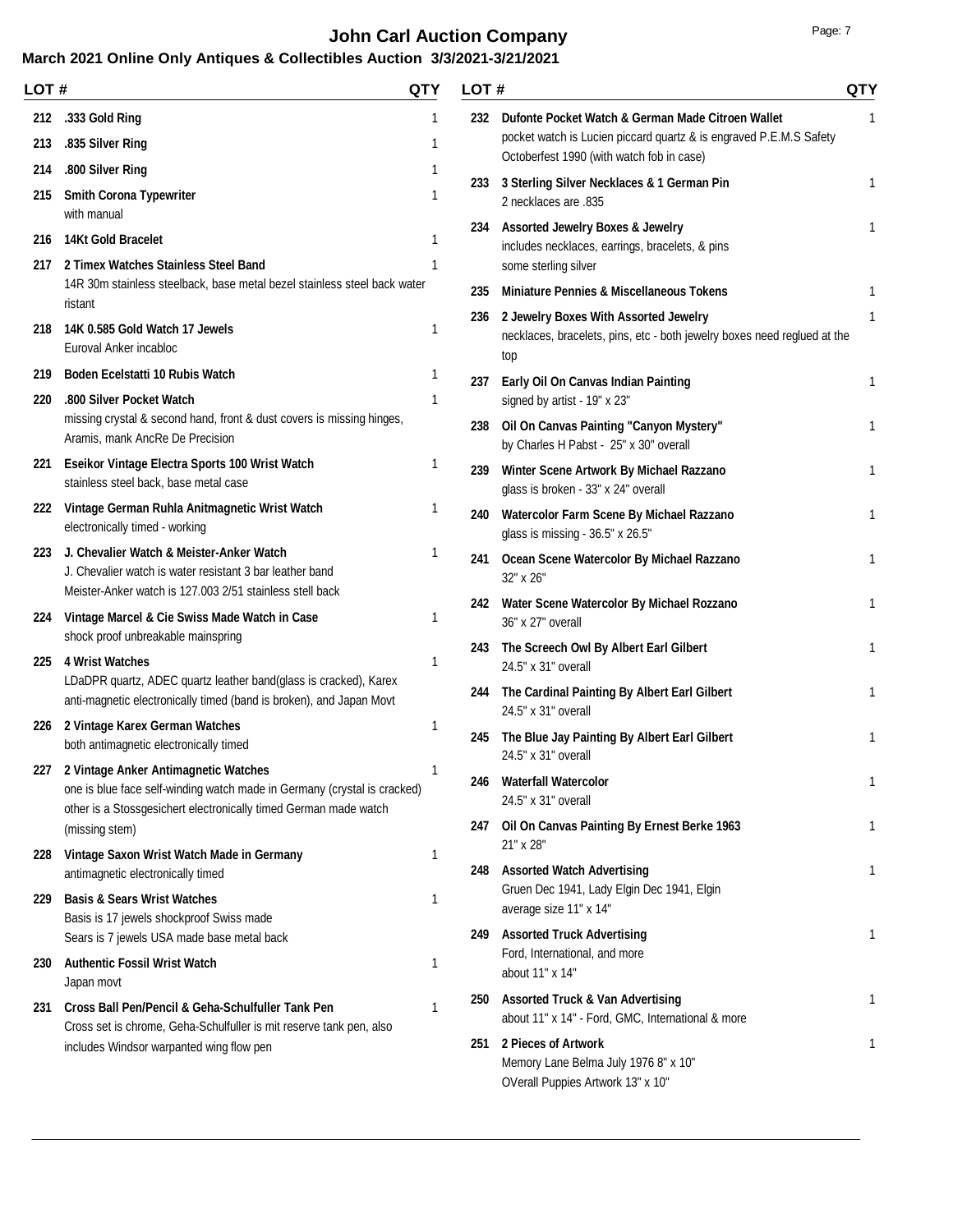# **John Carl Auction Company Page: 8 Page: 8**

| LOT # |                                                                                                                                                                                                                                  | <b>QTY</b> | LOT# |                                                                                                                                                                                      | QTY |
|-------|----------------------------------------------------------------------------------------------------------------------------------------------------------------------------------------------------------------------------------|------------|------|--------------------------------------------------------------------------------------------------------------------------------------------------------------------------------------|-----|
|       | 252 2 Pieces of Artwork                                                                                                                                                                                                          | 1          | 274  | <b>Boat Books</b>                                                                                                                                                                    |     |
|       | framed mountain scene is 10" x 13"                                                                                                                                                                                               |            | 275  | Hansel & Gretel 3D Pop Up Book                                                                                                                                                       |     |
|       | Among the Branches artwork (no frame) is 14" x 10" overall<br>253 Assorted Pictures & Newspapers of New York<br>Magnus Chemical Co Calender 1936, 1940s newspaper articles, Daily<br>News New York Newspaper Friday July 27 1956 |            |      | 276 Assorted Rock Magazines<br>Rolling Stone, The Harmony Illustrated Encyclopedia of Rock, Rolling<br>Stone Complete Series 1967-1997, Circus Weekly, & more                        |     |
|       | 254 2 Scenic Pictures<br>scenic view of river hand written July 3rd 1974 Canada 6" x 8" overall                                                                                                                                  | 1          | 277  | <b>Assorted Books &amp; Recipe Cards</b><br>includes Down East Recipes, Book of Poems, and books about flowers,<br>trees, and the ocean                                              | 1   |
|       | picture of house on a hill 8" x 10.5"                                                                                                                                                                                            | 1          | 278  | <b>Assorted Books, Calendars, Drawings, Magazines</b>                                                                                                                                |     |
|       | 255 Assorted Truck, Vans, & Car Advertising<br>1930s, 1940s - about 11" x 14"                                                                                                                                                    |            | 279  | Misc Tins, Advertising Bank, Ship Book End Etc                                                                                                                                       |     |
| 256   | Mid Century 3 Legged Table<br>23.5"H x 23.5"W                                                                                                                                                                                    | 1          | 280  | Uncle Sams Dime Regsiter Bank, Fry Milk Chocolate tins, etc<br>Dept 56 Decor                                                                                                         | 1   |
| 257   | <b>Butz Blue Knot Store Advertising Thermometer</b><br>Tatamy PA - 6" x 4.5" overall                                                                                                                                             |            |      | Snow Village Grand Ole Opry Carolers, Heritage Village Collection<br>"Gatehouse", and other porcelain figures                                                                        |     |
| 258   | <b>Assorted Picture Articles of Trucks &amp; Truck Parts</b>                                                                                                                                                                     | 1          | 281  | <b>Hohner Corona II Diatonic Accordion</b><br>working, missing 1 strap                                                                                                               | 1   |
| 259   | <b>Framed International Trucks Salesman Pamphlet</b><br>21" x 17" overall                                                                                                                                                        | 1          | 282  | Dept 56 Snow Village & Village Picket Fences<br>"Safety Protrol", picket fence is cast metal (6" x 2")                                                                               |     |
| 260   | <b>Assorted Glassware</b><br>The Reefs Bermuda coffee mug, The Capital beer mug, and more                                                                                                                                        | 1          | 283  | Dickens' Village Series "Crown & Cricket Inn"<br>1rst edition, 1992, 9.5"H                                                                                                           |     |
|       | 261 Assorted Makeup Brushes<br>includes Treville Pure Bristle West Germany, Pure badger, Alpi made in                                                                                                                            | 1          | 284  | <b>Framed The Bradford Exchange Plates</b><br>by Dona Gelsinger, 1st, 2nd, 3rd, 4th issues                                                                                           | 1   |
| 262   | Austria, pure bristle Austria<br><b>Multi Tool Pocket Knife</b>                                                                                                                                                                  | 1          | 285  | 3 Assorted Dept 56 Village Accessories                                                                                                                                               |     |
| 263   | 2 Vintage Cigarette Cases                                                                                                                                                                                                        |            |      | One Horse Open Sleigh & 2 Frosted Topiary Trees - sleigh is 6" x 3.25" &<br>trees are 3.25" x 6"                                                                                     |     |
|       | one is ostrich leather signed case trade R mark<br>other is Elgin American USA made case & engraved D.M.                                                                                                                         |            | 286  | 2 Dept 56 Monks & 2 Dept 56 Singing Nuns<br>monks are 5"L x 2.5"H & nuns are 4.5" x 3.25"                                                                                            |     |
|       | 264 Early Advertising Bottle Openers & More<br>includes key ring and knife                                                                                                                                                       | 1          | 287  | <b>Santa Votive &amp; Misc Christmas Ornaments</b><br>Santa votive is 7" by Goebel                                                                                                   |     |
| 265   | <b>Grey Iron Soldiers &amp; Miniature Animals</b>                                                                                                                                                                                | 1          |      | The Spirit of Christmas Ornament (4.5") and assorted Dept 56 Christmas                                                                                                               |     |
| 266   | <b>Assorted Advertising Jars &amp; Tins</b>                                                                                                                                                                                      | 1          |      | accessories (miniatures)                                                                                                                                                             |     |
| 267   | <b>Assorted Nautical Items</b><br>includes paper weight wall ornament, ashtray, hot pad etc                                                                                                                                      | 1          | 288  | 4 Assorted Oriental Cloth Travel Bags<br>& manicure case                                                                                                                             |     |
| 268   | <b>Silverton Tie Clip &amp; Cuff Links</b>                                                                                                                                                                                       |            | 289  | <b>Melody in Motion Santa Clause 1995</b><br>Deck the Halls Tune, 10" x 10", works                                                                                                   |     |
| 269   | Fish in Creole Salt & Pepper & Flow Frog                                                                                                                                                                                         |            | 290  | 4 Travel Clocks                                                                                                                                                                      | 1   |
| 270   | <b>Miscellaneous Items</b><br>keyrings, miniature truck, grey iron coin bank (missing bottom), key wind<br>car, penguin salt shaker etc                                                                                          |            |      | Europa 2 jewels, Seth Thomas 7 jewels, Herz German made, UMF 5<br>Rubis German made                                                                                                  |     |
| 271   | <b>Miscellaneous Items</b>                                                                                                                                                                                                       | 1          | 291  | Melody in Motion 1996 Santa Claus<br>Rudolph the Red Nose Reigndeer toon, 11" x 6"                                                                                                   | 1   |
|       | includes letter openers, lighter, vintage large pencils, Hershey metal<br>thermometer, coasters, incense burner etc                                                                                                              |            |      | 292 Figurines, Egg Cups, & Salt/Pepper Shakers<br>figurines 4"H, egg cups are Lenzerheide woden chip carve (3"H, 6 of                                                                | 1   |
|       | 272 Boat Emblem, Car Awards & Stickers, Patch Etc                                                                                                                                                                                | 1          |      | them) one set of salt & pepper shakers is hand banded 24 KT gold                                                                                                                     |     |
| 273   | <b>Miscellaneous Items</b><br>travel mirror, wallet, change purse, printing block etc                                                                                                                                            | 1          | 293. | Dept 56 Sledding Hill & Animated Ski Slope<br>sledding hill is 19"L x 9.5"H (works, missing the sled and has a crack on<br>the top)<br>ski slope is working and is 10"W x 17"L x 9"H | 1   |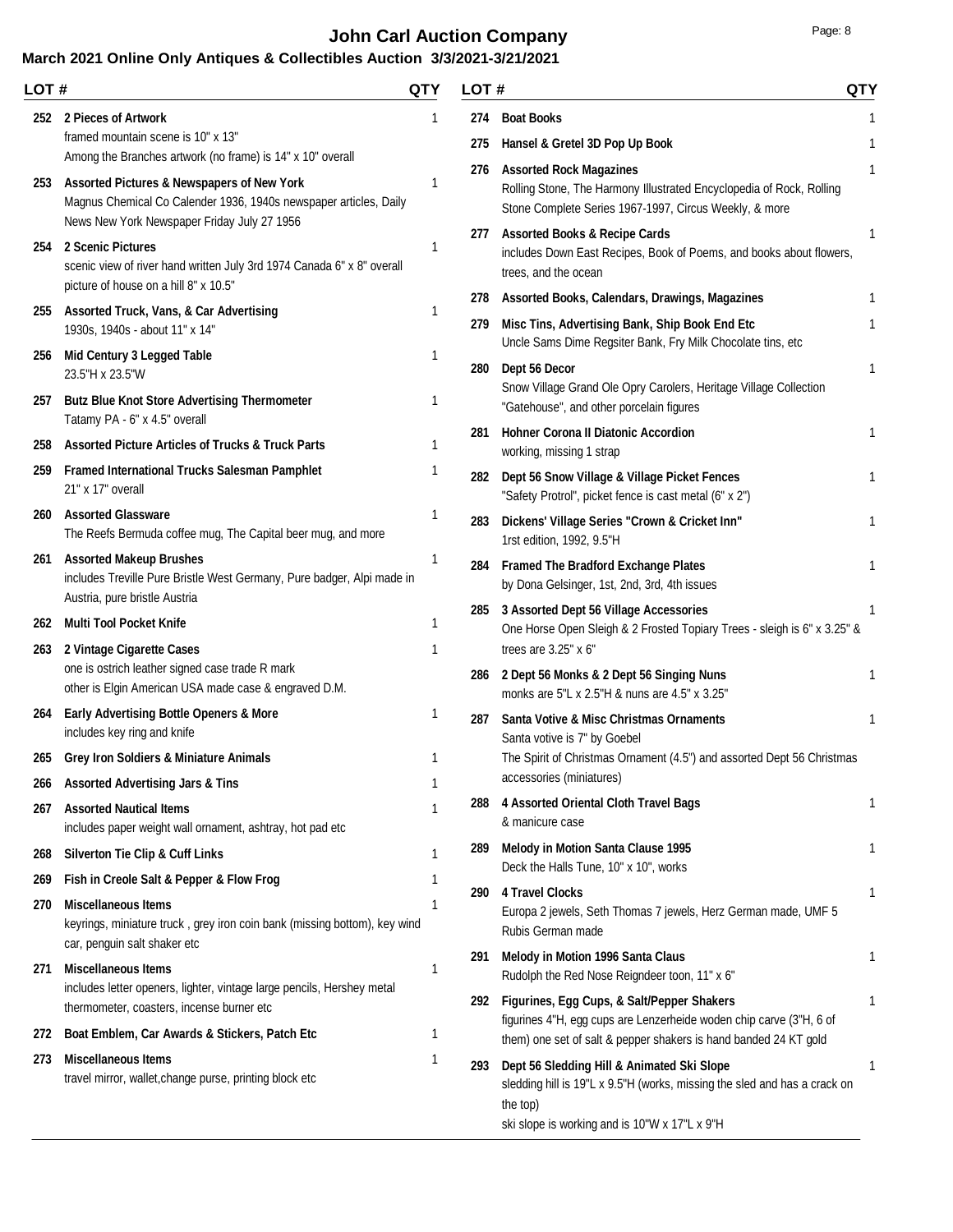# **John Carl Auction Company Page: 9 Page: 9**

| LOT # |                                                                                                                                                                                             | <b>QTY</b> | LOT# |                                                                                                                                                    | QTY |
|-------|---------------------------------------------------------------------------------------------------------------------------------------------------------------------------------------------|------------|------|----------------------------------------------------------------------------------------------------------------------------------------------------|-----|
|       | 294 Brass Napkin Holder, Vintage Music Stand Etc<br>Flogier, wooden crumb butler(missing brush)                                                                                             | 1          |      | 313 Hornady 30Gr. V-Max 22 Mag 50 Rounds<br>no international shipping                                                                              | 1   |
| 295   | 2 Up Up & Away Animated Reindeer & Sleigh<br>by Dept 56, one works and one doesn't (motor makes noise but doesn't<br>spin)                                                                  | 1          | 314  | Winchester Super X 22 Long Rifle 40 Grain<br>1435 FPS Hyper Velocity Hollow Point Copperplated Varmint & small<br>game - no international shipping | 1   |
|       | 296 Red Ryder Daisy BB Gun<br>Rogers Arkansas USA                                                                                                                                           | 1          |      | 315 Federal Premium Ammunition V-Shock 50 Rimfire<br>17 HMR 17 Grain Hornady V-Max Plymeter tip muz vel 2550 IPS - no<br>international shipping    | 1   |
| 297   | <b>Genuine Harley Davidson Figurine</b><br>4.25"H x 5.5"L                                                                                                                                   | 1          |      | 316 Can of Misc 22 Caliber Bullets                                                                                                                 | 1   |
| 298   | 3 Hole Harley DEM Derby Cover<br>6.5" x 6.5" - Alsedek 1995 early mc cover                                                                                                                  | 1          | 317  | no international shipping<br><b>Remington Express Plastic Shotgun Shells</b>                                                                       |     |
| 299   | <b>Genuine Harley Davidson Collectible Game Set</b>                                                                                                                                         | 1          |      | with power piston 3" 410 GA SP 4103 max 1/16 Kleanbore priming - no<br>international shipping                                                      |     |
| 300   | Young Rider Harley Davidson Figurine<br>Engine Lesson - 5"H & base is 6"                                                                                                                    |            |      | 318 Federal Game Shok & Remington Match EPS<br>rimfire cartridges .22 caliber long rifle birdshot 25 grain No 12 lead shot                         |     |
| 301   | Harley Young Rider Series "The Enthusiast"<br>4.5"H x 3" base                                                                                                                               | 1          |      | 716<br>Remington Match EPS .22 RF long rifle - both boxes are missing bullets -                                                                    |     |
|       | 302 Harley Davison Young Rider Series "Free Wheeling"<br>6"H & 3.5" base                                                                                                                    |            | 319  | no international shipping<br><b>Federal Premium Ammunition HV Match</b>                                                                            |     |
| 303   | Harley Davidson Young Rider Series "The Jacket"<br>4.5"H x 2" base                                                                                                                          | 1          |      | Gold Medal 50 Rimfire cartridges 22 cal. long rifle 40 grain solid muz vel<br>1200 FPS - no international shipping                                 |     |
| 304   | <b>Assorted Harley Davidson Collecibles</b><br>Harrisburg PA Ride With Pride 90 year reunion mug, Harley Davidson Ertl<br>coin bank Ford 1918 Model T, 1991 Harley Davidson L.E. motrobike, | 1          | 320  | <b>Assorted Glass Insulators</b><br>Hemmingray NY, all different #'s                                                                               | 1   |
|       | custom playing cards, & bear cans                                                                                                                                                           |            | 321  | <b>Broadcast (WLW) Crosley Fiver Foreign Radio</b><br>12" x 7" H & W                                                                               | 1   |
| 305   | Manual Battery Charger 6/12 Volt<br>$11"$ x 6.5"                                                                                                                                            | 1          |      | 322 H&W Seth Thomas German Made Mantle Clock<br>8 day keywond clock                                                                                | 1   |
| 306   | Royal Hager Black Panther Ceramic Figurine<br>25"L                                                                                                                                          |            | 323  | 1941 Red Cross Poster<br>from Lansing Michigan - 22" x 16" H&W                                                                                     | 1   |
| 307   | <b>Assorted Elephant Figurines</b><br>2"H to 2.5"H                                                                                                                                          |            | 324  | Orion Telescope With Orion Tritech Field Tripod<br>comes with case & manual                                                                        |     |
| 308   | <b>Wooden Family of Elephants</b>                                                                                                                                                           | 1          |      | 325 Chandelier                                                                                                                                     | 1   |
| 309   | 2 Boxes Remington Hispeed 50 Rim Fire Cartridges<br>22 short Kelan bone Golden bullet range 1 mile                                                                                          | 1          |      | 29.5" x 23.5"                                                                                                                                      |     |
|       | no international shipping                                                                                                                                                                   |            |      | 326 Edward Munch Lithograph<br>13.25" x 16"                                                                                                        | 1   |
|       | 310 Winchester Super Speed Shells<br>with long range rifled slugs, staynless 410 Ga. 2.5" - 1 box has 4 and<br>other has 5                                                                  | 1          | 327  | <b>Framed Portrait Picture</b><br>15.5" x 18"H - some water damage on matting                                                                      |     |
|       | progressive burning smokeless powder<br>no international shipping                                                                                                                           |            | 328  | <b>Oil on Board Painting</b><br>19" x 15"H overall                                                                                                 |     |
| 311   | <b>CBEE22 22 Low Velecity 50 Rimfire Cartridges</b><br>Remington 22 long copper coated solid buttet                                                                                         | 1          |      | 329 Lithograph By Andy Warhol<br>16' x 20"H                                                                                                        | 1   |
|       | no international shipping                                                                                                                                                                   |            |      | 330 Framed Fruit Picture<br>20.5" x 26.5"H overall                                                                                                 |     |
|       | 312 Gemtech World Class Ammo .22 LR<br>42 grain match subsomic 50 cartridges<br>no international shipping                                                                                   | 1          |      | 331 Framed Picture<br>18" x 21.5" overall                                                                                                          |     |
|       |                                                                                                                                                                                             |            |      |                                                                                                                                                    |     |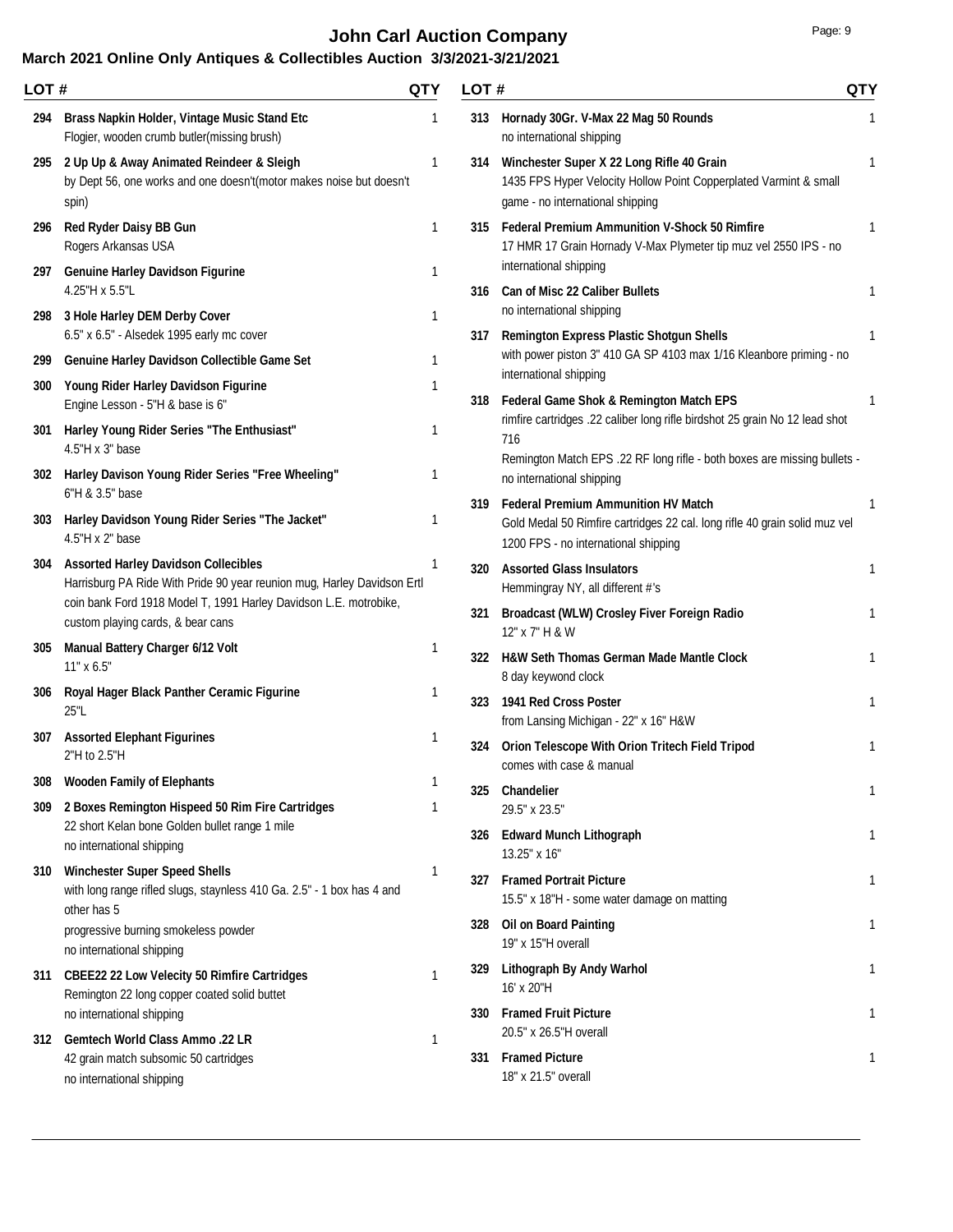# **John Carl Auction Company Page: 10** Page: 10

|     |                                                                                                                   |   | LOT# |                                                                                                                                             | QTY |
|-----|-------------------------------------------------------------------------------------------------------------------|---|------|---------------------------------------------------------------------------------------------------------------------------------------------|-----|
|     | 332 Toulouse Lautrec Lithograph With Insignia<br>22.5" x 13" overall                                              | 1 |      | 357 Assorted Elephant Figurines & Mugs<br>mugs are 3.5"H to 4"                                                                              | 1   |
| 333 | "The Tomkinson Boys" Painting<br>By T. Gainsboroligh - engraved by E.E. Miller                                    | 1 | 358  | <b>Candle Holder Stand</b><br>20.25"H                                                                                                       | 1   |
|     | 19" x 27.5" overall                                                                                               |   | 359  | Misc Zinc & Glass Jar Lids                                                                                                                  | 1   |
|     | 334 Oil on Board "Reclining Nude" Painting<br>early rendition of Henri Matisse                                    | 1 | 360  | 2 Art Glass Vases & Presidential Remembrance Plate<br>red vase is 18.5"H and crystal vase is 11.5"H                                         |     |
| 335 | <b>Original Framed Farm Scene 1903</b><br>signed by Agnes Breitenbaugh - 28.5" x 22.5" overall                    | 1 |      | Presidential Remebrance platter is 12.5" x 10" overall                                                                                      |     |
|     | 336 Framed Andy Warhol Screen Print Self Portrait<br>"1960s" 25.5" x 31.5" overall                                | 1 |      | 361 Assorted Glass Vases & 2 Candle Holders<br>candle holders are 9"H, blue vase is 6"H, red vase 8"H, green small<br>6.5"H, green large 9" | 1   |
|     | 337 Framed Abstract By Keith Haring 1986<br>41.5" x 28.5" overall                                                 | 1 |      | 362 4 Crystal Pieces<br>8"H to 11"H                                                                                                         | 1   |
| 338 | <b>Framed Oil on Board</b>                                                                                        | 1 | 363  | 41 Piece Toy China Tea Set                                                                                                                  | 1   |
|     | signed "Bill A. Barr 49" - some paint is missing<br>32.5" x 45.5" overall                                         |   | 364  | <b>Assorted Glass Vases</b><br>7.25" to 10.5"H                                                                                              | 1   |
|     | 339 Framed Pencil Drawing by Gustav Klimt<br>with stamp insignia - 13" x 16" overall                              | 1 |      | 365 Assorted Purple Glass Vases<br>8"H to 12"H                                                                                              | 1   |
| 340 | <b>Oil On Canvas Painting</b><br>signed by artist - 21.5" x 13"                                                   | 1 |      | 366 Very Ornate Brass Deco Hanging Light<br>22.5"L                                                                                          | 1   |
| 341 | Original 1980s Bon Jovi Concert Photo 3x5                                                                         | 1 | 367  | "Morning" Painting By E.A.S. Douglas 1902                                                                                                   | 1   |
| 342 | Original Bon Jovi 1980s Concert Photo<br>$3" \times 5"$                                                           | 1 |      | entered according to act of Congress in the year of 1902 at the office of<br>the Librarian of Congress Washington USA                       |     |
| 343 | The Sermon On The Mount 11" x 14"                                                                                 | 1 |      | 21" x 17"                                                                                                                                   |     |
|     | c1670 - see details on photo of the back                                                                          |   | 368  | "Noon" Painting By E.A.S. Douglas 1902<br>entered according to act of Congress in the year of 1902 at the office of                         | 1   |
| 344 | Print of Andy Warhol 12" x 16"                                                                                    | 1 |      | the Librarian of Congress Washington USA - 21" x 17"                                                                                        |     |
| 345 | Vintage Jacket With Mink Collar<br>Harrisburg PA - torn on the inside                                             | 1 | 369  | Sheridan's Men Painting by "Mkunstler" '82                                                                                                  | 1   |
| 346 | White 208 By Jaquar Serger Sewing Machine 11"H                                                                    |   |      | with Civil Ware stamp collection                                                                                                            |     |
|     | 347 Assorted Puffkins                                                                                             |   |      | 370 Kids Ironing Board Adjustable Height 35"L                                                                                               | 1   |
| 348 | <b>Assorted Puffkins</b>                                                                                          | 1 |      | 371 Kids Signature Toy Stove<br>19" x 28"                                                                                                   | 1   |
| 349 | <b>Collection of 1976 Anniversary Coins &amp; \$2 Bill</b>                                                        | 1 |      | 372 Kids Toy Kitchen Sink (Life Size)                                                                                                       |     |
| 350 | 2 Bose Speakers 301 Series III                                                                                    | 1 |      | 19" x 18"                                                                                                                                   |     |
|     | 17" x 10.5" - one is cracked at the side, chip at the bottom<br>351 Assorted Brass Candleholders<br>1"H to 7.75"H | 1 | 373  | <b>Tru Cold Kids Toy Refrigerator</b><br>handle is broken, small dent inside on shelf<br>19" x 37"                                          | 1   |
| 352 | Art Glass Vases & Pottery Frog Flower Holder                                                                      | 1 |      | 374 Picasso Ceramics Art Book                                                                                                               | 1   |
| 353 | <b>Assorted Elephant Figurines &amp; Salt/Pepper Shaker</b>                                                       | 1 | 375  | Sunday New York Daily News Craig Nettles #6                                                                                                 |     |
| 354 | <b>Vintage Wedding Gown</b>                                                                                       | 1 |      | 23" x 16"                                                                                                                                   |     |
| 355 | <b>Assorted Crystal Candle Holders</b><br>7.25"H to 10"H                                                          | 1 |      | 376 Sunday New York Daily News Rusty Straub #4<br>March 21 1982 - 23" x 16"                                                                 |     |
| 356 | Wooden Carousel Made in Western Germany<br>13"H                                                                   | 1 | 377  | Sunday New York Daily News George Foster #5<br>23" x 16"                                                                                    | 1   |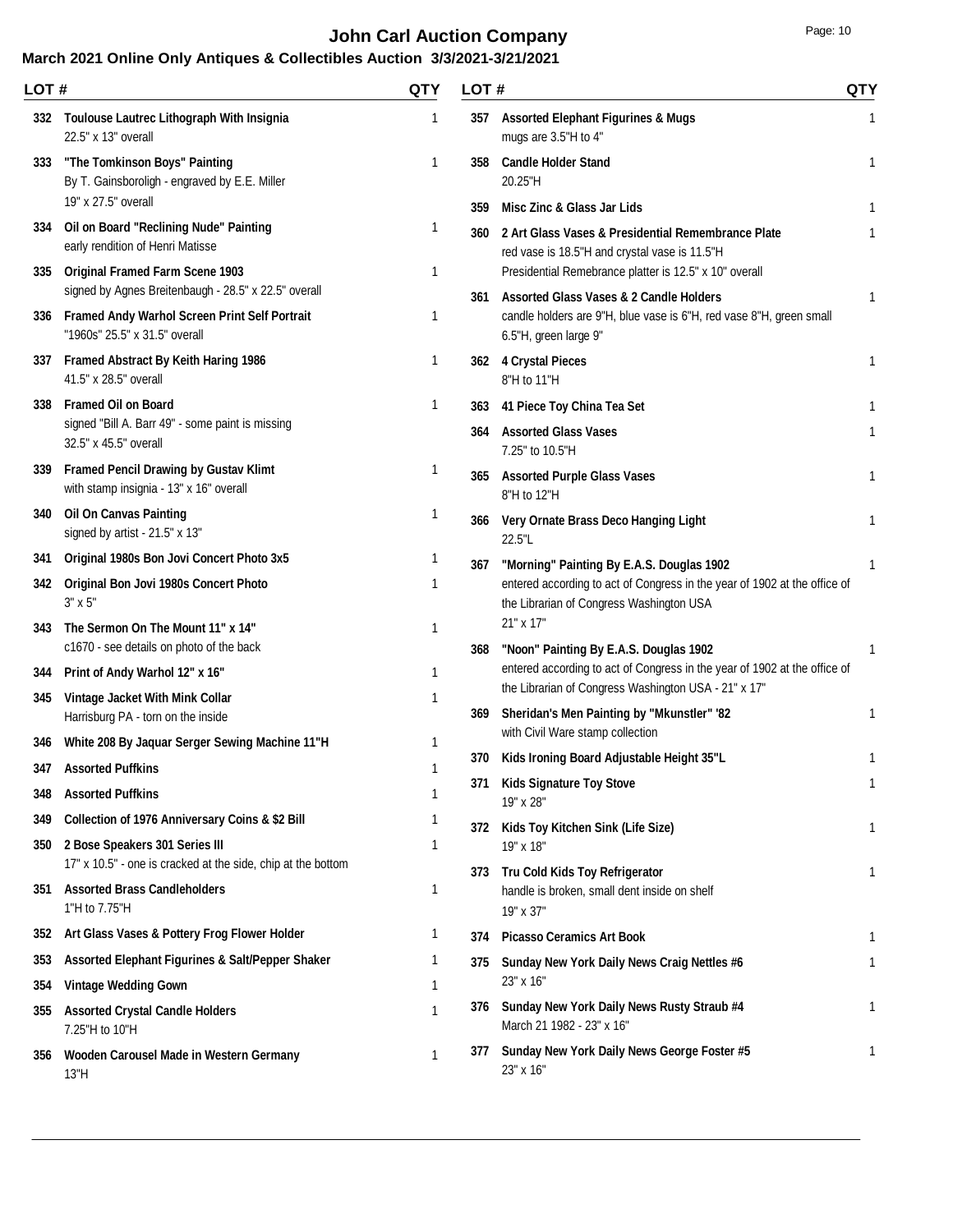# **John Carl Auction Company Page: 11**

| LOT #      |                                                                                                                      | QTY    | LOT#       |                                                                                                                      | QTY    |
|------------|----------------------------------------------------------------------------------------------------------------------|--------|------------|----------------------------------------------------------------------------------------------------------------------|--------|
|            | 378 Sunday New York Daily News Dave Winfield #1<br>23" x 16"                                                         | 1      | 400<br>401 | Sherwood Model No RX-4109 AM/FM Stereo Receiver                                                                      | 1<br>1 |
| 379        | Sunday New York Daily News Dave Kingman #2<br>"Sky King" - 23" x 16"                                                 | 1      | 402        | AudioSource Model EQ Eight/Series II<br>graphic equilizer & spectrum analyzer<br>Yamaha Model No RX-V377             | 1      |
| 380        | Sunday New York Daily News Goose Gossage #3<br>March 7 1982 - 23" x 16"                                              | 1      |            | natural sound AV Receiver RX-V377                                                                                    |        |
|            | 381 Sunday New York Daily News John Stearns #12<br>23" x 16"                                                         | 1      |            | 403 Like New Spring Horse By Radio Flyer<br>with safety pads 41"L x 21"W x 35"H<br>local pickup only                 | 1      |
|            | 382 Sunday New York Daily News Bobby Murcer #11<br>23" x 16"                                                         | 1      | 404        | Vintage Singer Cabinet Treadle Sewing Machine<br>with attachments, book & oil can                                    | 1      |
| 383        | <b>Sunday New York Daily News Hubie Brooks #10</b><br>May 9 1982 - 23" x 16"                                         | 1      | 405        | 22.5"W x 17"D x 31.5"H - local pickup only<br><b>Marble Top Table</b>                                                | 1      |
| 384        | Sunday New York Daily News Neil Allen #9<br>23" x 16"                                                                | 1      |            | 32"W x 12"D x 30.5"H - local pickup only<br>spot on side where veneer chipped off                                    |        |
|            | 385 Sunday New York Daily News Rick Cerone #8<br>23" x 16"                                                           | 1      |            | 406 Porter Cable (NEW) 18" Variable Speed Scroll Saw<br>1.6 amp with extra blades                                    | 1      |
| 386        | Sunday New York Daily News Mookie Wilson #7<br>23"x16"                                                               | 1      | 407        | 4 Drawer Dresser By Crawford Furniture<br>Jamestown NY - 34"W x 19"D x 44"H                                          | 1      |
| 387        | Kodak 6.1 Megapixels 10x Optical Zoom Camera<br>45.5mm to 55mm lens adapter, Schneider-Kreuznach                     | 1      | 408        | local pickup only<br>Limbert Arts & Crafts Mission Oak Chair                                                         | 1      |
| 388        | HBs Heirloom Series Genuine Boyds Teddy Bear<br>Hayden Fallsworth - 41"H                                             | 1      | 409        | refinished - local pickup only<br>Zenith Long Distance Side Table Console Radio                                      |        |
| 389        | 3 Assorted Womens Vintage Jackets<br>one is large, unsure of the other sizes                                         | 1      |            | with storage compartment - 28"W x 19"D x 22"H overall<br>local pickup only                                           |        |
| 390        | 3 Assorted Womens Skirt Suits<br>one is carefree fashion large, unsure of the size for the black suit & blue<br>suit | 1      |            | 410 2 Oak Barrel Style Chairs<br>school desk chairs - very heavy built<br>local pickup only                          | 1      |
|            | 391 Four Size 48 Womens 100% Polyester Skirts<br>by Hauptuffer - made in Germany                                     | 1      | 411        | 2 Maple Barrel Style Chairs<br>school desk chairs - very heavy built - local pickup only                             | 1      |
| 392        | 5 Assorted Womens Skirts<br>size 44 & 24, not sure of the other sizes                                                | 1      |            | 412 Vintage Trestle Extension Table<br>has 2 extra boards - 4'L x 34"W x 30"H<br>opens up to 6'L - local pickup only | 1      |
| 393<br>394 | <b>Oriental Style Coat &amp; 2 Skirt Outfits</b><br>5 Assorted Skirts                                                | 1<br>1 |            | 413 Very Large Braided Rug<br>about 11' 5" diameter - good condition                                                 | 1      |
|            | size 20 & 22<br>395 5 Assorted Size 20 Skirts                                                                        | 1      |            | 414 2 Vintage Chairs (unmarked)<br>local pickup only                                                                 |        |
| 396        | one is reversable<br>3 Assorted Dress Suits & 1 Jacket & Vest                                                        | 1      | 415.       | <b>Queen Size Metal Bed</b><br>local pickup only                                                                     |        |
|            | size unknown<br>397 Assorted Ladies Jackets                                                                          | 1      |            | 416 Oueen Anne Style Shape Top Table With Drawer<br>46"W x 22"D x 20"H overall - local pickup only                   | 1      |
| 398        | size 50, 52, etc<br>3 Dresses (size unknown)                                                                         | 1      | 417        | <b>Antique Child's High Chair</b><br>arms are loose                                                                  | 1      |
| 399        | 1 Ladies Blazer & 1 Jacket With Blouse<br>sizes unknown                                                              | 1      | 418        | 3 Piece Blonde Dresser Set<br>night stand is missing knob for drawer<br>local pickup only                            |        |